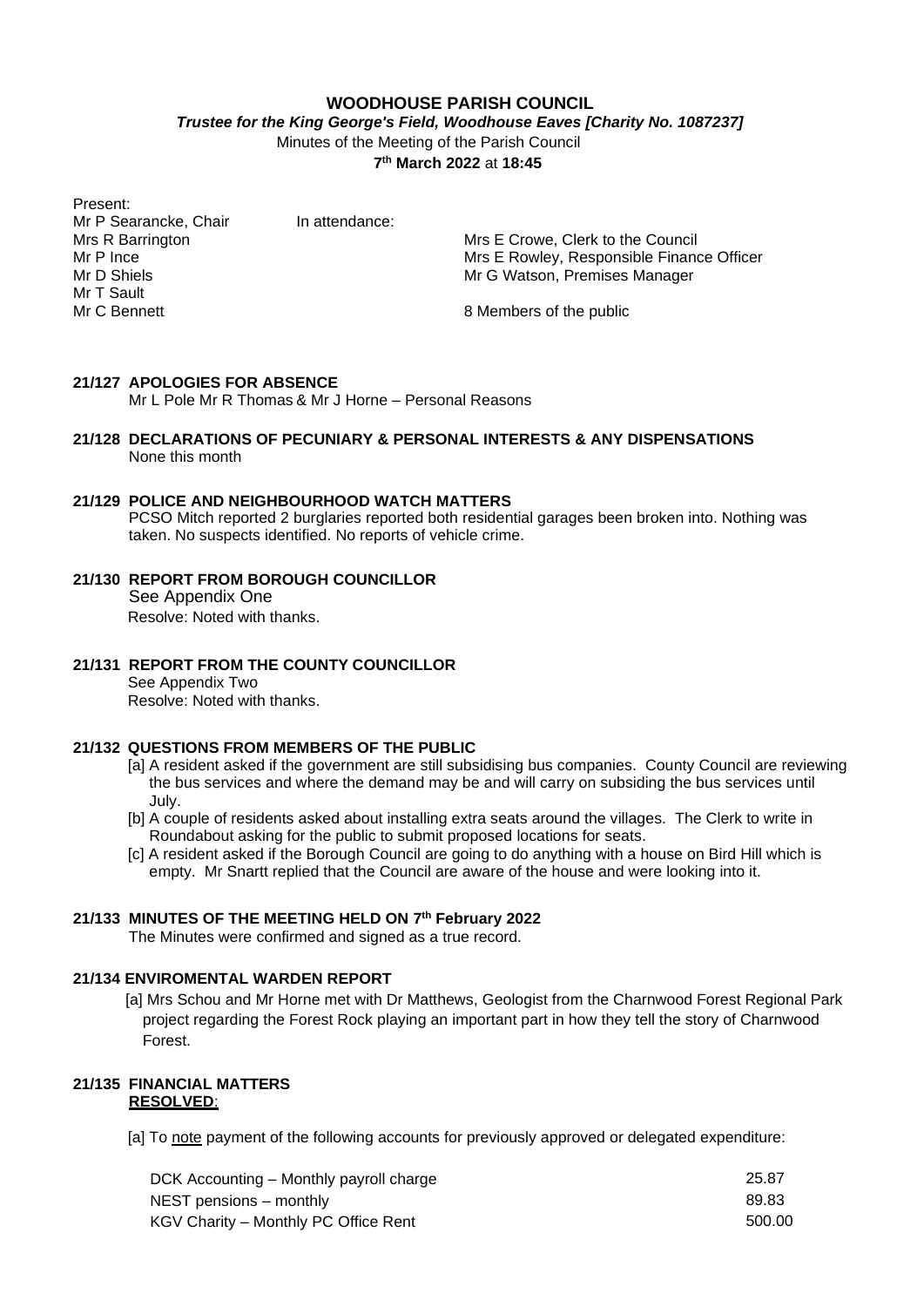Dusters Cleaners – cleaning of public toilets – 4 days per week @ £16/hr = £64 per <sub>192.00</sub><br>week PD Solutions – personnel consultancy 100.00 zoom – 1 month charge 11.99 Shepshed Lions Club Community First Responders – new defibrillator pads 84.00 2Commune – website hosting, support and annual license and email management 635.00 ICO – data protection annual license 40.00 LCC – 4 th instalment for conversion of street lighting columns to LED 1950.34 Target Hygiene – quarterly feminine hygiene servicing of public toilets 18.90 Salaries 1130.07

- [b] To approve Financial reports:
	- The monthly bank reconciliation at 22 February
	- The monthly reconciliation of accounts at 22 February

[c] To note Council income for February is £100.00

• £100 - allotment rents

## **21/136 PROPERTY RESOLVED**

[a] Mr Ince reported to the Council on the condition of the Broombriggs Farm drainage ditches (Maplewell Roadside) Cllr Taylor asked for Mr Ince to send her a copy of the letter and map from LCC so she can clarify exactly which part of the ditch needs clearing.

#### **21/137 CORRESPONDENCE AND PUBLICATIONS RECEIVED RESOLVED**

To note the correspondence received:

- [a] Leicestershire County Council are currently revising the management plan for Beacon Hill. A 5 year plan that helps set the strategic and operational direction for the rangers' work on the park. Mrs Schou, Mr Thomas and the Clerk to attend a tour of the park to understand more about their plans.
- [b] Finding Fitness Free Holiday Club promotion leaflet with details of the club running from 19th to 22nd April for children aged 5-13 year olds in the King George V room. To book a place, please visit [www.finding-fitness.co.uk/booking](http://www.finding-fitness.co.uk/booking)
- [c] Charnwood Borough Council Armed Forces Covenant Officer at Charnwood Borough Council would like to bring all the Armed Forces Champions and councils who have signed The Covenant together to create a small network on 8th April. The Clerk to attend.
- [d] Charnwood Borough Council is undertaking a review of their Statement of Licensing Policy in accordance with the Licensing Act 2003. A draft of the Statement of Licensing Policy and all Appendices can be accessed at [http://www.charnwood.gov.uk/pages/licence\\_alcohol\\_and\\_entertainment](http://www.charnwood.gov.uk/pages/licence_alcohol_and_entertainment)
- [e] Leicestershire Waste Partnership (LCC and the 7 districts) are seeking views on the new Resources and Waste Strategy for Leicestershire as part of a 12 week public consultation. The strategy examines what happens to your recycling and waste and how this can help reduce climate change and save raw materials. accessed via www.leicestershire.gov.uk/have-your-say/current-engagement

### **21/138 PLANNING MATTERS RESOLVED**

To note responses to new applications:

- P/21/2665/2 Conversion of existing stable block into habitable accommodation. (Listed Building Consent) at Broombriggs House, Beacon Road, Woodhouse Eaves, LE12 8SP No objection
- P/21/2430/2 Proposed erection of Victorian style greenhouse to rear of existing dwelling to replace existing car port at The Homestead, 46 School Lane at Woodhouse, LE12 8UJ No objection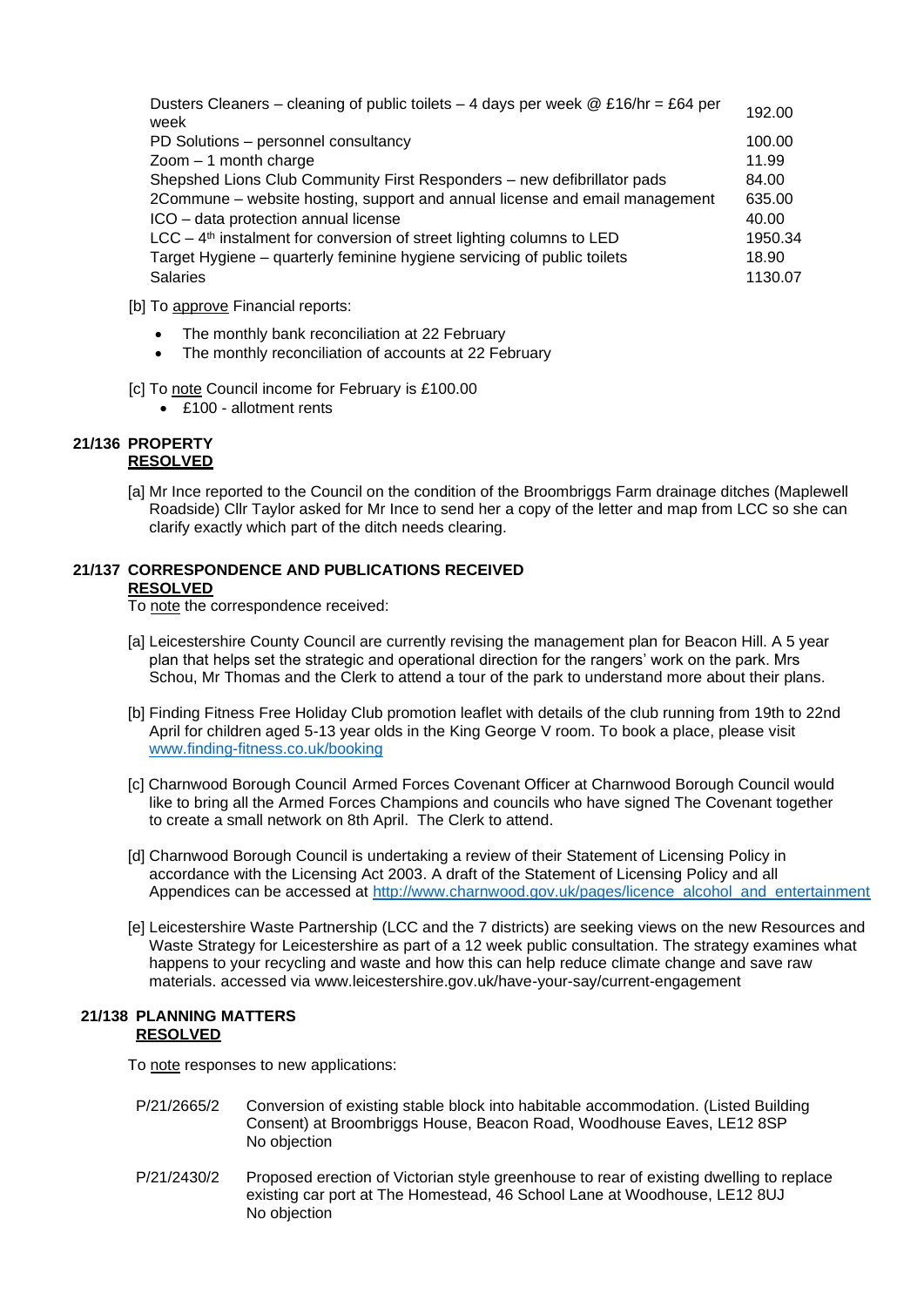- P/22/0070/2 Proposed amendment to further extend single storey side and rear extension previously granted within P/21/2198/2 at 21 Hill Rise, Woodhouse Eaves, LE12 8QX No objection
- P/21/1915/2 Demolition of summer house, erection of single storey extension to side of house, alterations to window, outdoor fireplace, construction of retaining walls and landscaping at Nanhill, Nanhill Drive, Woodhouse Eaves The Council commented as agreed by the Planning Committee This application states that trees or hedges will be pruned or removed during the proposed works, but there is no detail that we can find of which trees/hedges or how they will be affected and no plan showing their position. This needs to be supplied before permission is considered.
- P/21/0669/2 Conversation of existing public house and associated buildings to form 12 dwellings with new access and parking arrangements at Manor House Hotel, Woodhouse Road, Quorn. LE12 8AL Withdrawn
- P/22/0108/2 Certificate of lawful (proposed) development for a new access to agricultural land off Deans Lane with associated works West Beacon Farm, Deans Lane, Woodhouse Eaves, Leicestershire, LE12 8TE Information Only
- P/21/2123/2 Two storey side and rear extension at Aldermans Haw, Charley Road, Ulverscroft, LE12 8SY No objection

# **21/139 TRAFFIC WORKING GROUP**

The group are planning to meet over the next month and formulate a positive plan for traffic calming in the village.

## **21/140 NEIGHBOURHOOD PLAN**

Charnwood Borough Council have confirmed that Woodhouse Parish Council is the only Neighbourhood Plan that complies and makes the criteria for the NPPF Paragraph 14b. Woodhouse Neighbourhood Plan identifies a target, a site allocation and the opportunity for windfall developments. This approach was tested at examination.

# **21/141 MEETINGS ATTENDED**

None attended

# **21/142 MATTERS ARISING**

[a] Platinum Jubilee celebrations in the village - Open Gardens and the Art Exhibition are on over the Bank Holiday weekend. The Clerk has obtained 300 metres of red, white and blue bunting from Charnwood Borough Council Grant.

Meeting closed at 20:04 hrs

**CHAIR**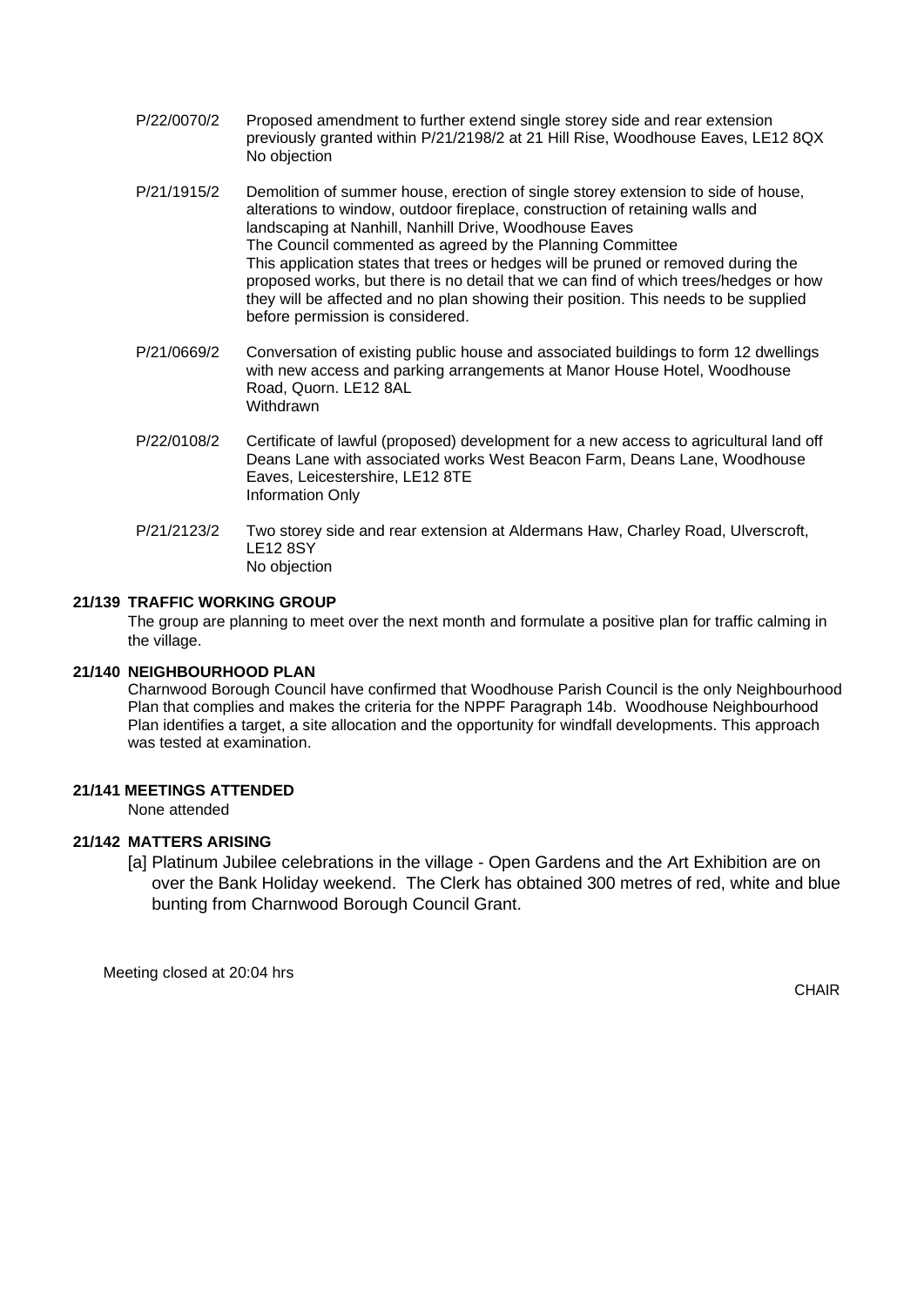## APPENDIX 1 - Report from Borough Councillor

### **Neighbourhood Plans**

I have referred before to my concerns about Neighbourhood Plans not meeting certain criteria of the National Planning Policy Framework, especially paragraph 14b which states: 'The Neighbourhood Plan contains policies and allocations to meet its identified requirements'. This is important in the current circumstances because Charnwood Borough Council cannot demonstrate a five year housing land supply.

Previously I was disappointed to hear the answer to my question at the Full Council meeting in January, that none of the Neighbourhood Plans in the Borough were currently meeting the criteria set out in paragraph 14b. Therefore, I continued to press for more information why this was the case. I was not happy to find the Woodhouse Plan, after all the hours spent by volunteers did not conform.

I have now received a Neighbourhood Planning Advice Note from the Council detailing the current state of Neighbourhood Plans across the Borough. Out of the 10 Plans Woodhouse is the only one that meets the criteria, stating: 'Woodhouse Neighbourhood Plan identifies a target, a site allocation and the opportunity for windfall developments. This approach was tested at examination'.

In my view, it is important to meet this criteria, especially as the Council can only demonstrate 3.4 years housing land supply. I will be asking further questions on behalf of the Woodhouse Neighbourhood Plan Group, especially the process to keep the Plans updated.

### **Investigating Solar Farms**

Charnwood Borough Council could explore the creation of two solar farms to reduce its carbon footprint. The Council has identified two locations on land it owns in Loughborough and its Cabinet will consider a proposal to carry out feasibility studies. The idea is in the very early stage and at this point it is only considering gathering further information to understand the investment needed and the level of energy generation possible from solar installations.

The report to Cabinet says two primary sites for solar farms have been identified. One is a 21-acre piece of land at Nanpantan, near to where the new cemetery is being created. The other is a 40-acre site at Allsopp's Lane in Loughborough. Both sites are owned by the Council. The feasibility study will also consider the potential of rooftop installations on Council buildings and at Council car parks. One of the strategic priorities is the commitment to making the Council's operations carbon neutral by 2030.

# **The Outwoods**

Over 1,000 trees have been planted at the Outwoods to help the ancient woodland return to its true and natural historic state. Charnwood Borough Council which maintains the Outwoods, working alongside the Outwoods Management Committee, has planted the native oak and hazel trees as part of the restoration project to help return the Outwoods back to its former glory of a natural acid oak woodland. The long-term plan to restore the woodland got underway in 2019 when the Council started to gradually remove non-native coniferous trees in phases.

The second phase of the restoration project was recently completed in November and a total of 1.450 native trees have been planted to replace the non-native conifer trees which were removed. The newly planted trees are classed as young saplings and stand between 50-100cm tall. The recently restored areas will look similar to a young woodland after around 25 years. For more information and the latest updates about the project visit www.charnwood.gov.uk/Outwoodsrestoration.

# **Council Tax Payments**

Over 70% of Charnwood residents pay council tax by direct debit as this is the simplest, most convenient method. To join them, complete the on-line form at www.charnwood.gov.uk/DD.

To sign up to DD you will need your sort code, bank account name and number, together with your council tax account reference which can be found on your bill. In the coming weeks, residents of Charnwood may receive texts and/or emails from Charnwood Borough Council with overdue payment reminders and promotion of the e-billing and Direct Debit services. All messages will have logos visible and sender id's of Charnwood Borough Council on them. But if you are concerned that any correspondence is fake and not from the Council, please contact the Council on 03456 091258 (calls charged at local rates) or e-mail council.tax@charnwood.gov.uk.

Cllr David Snartt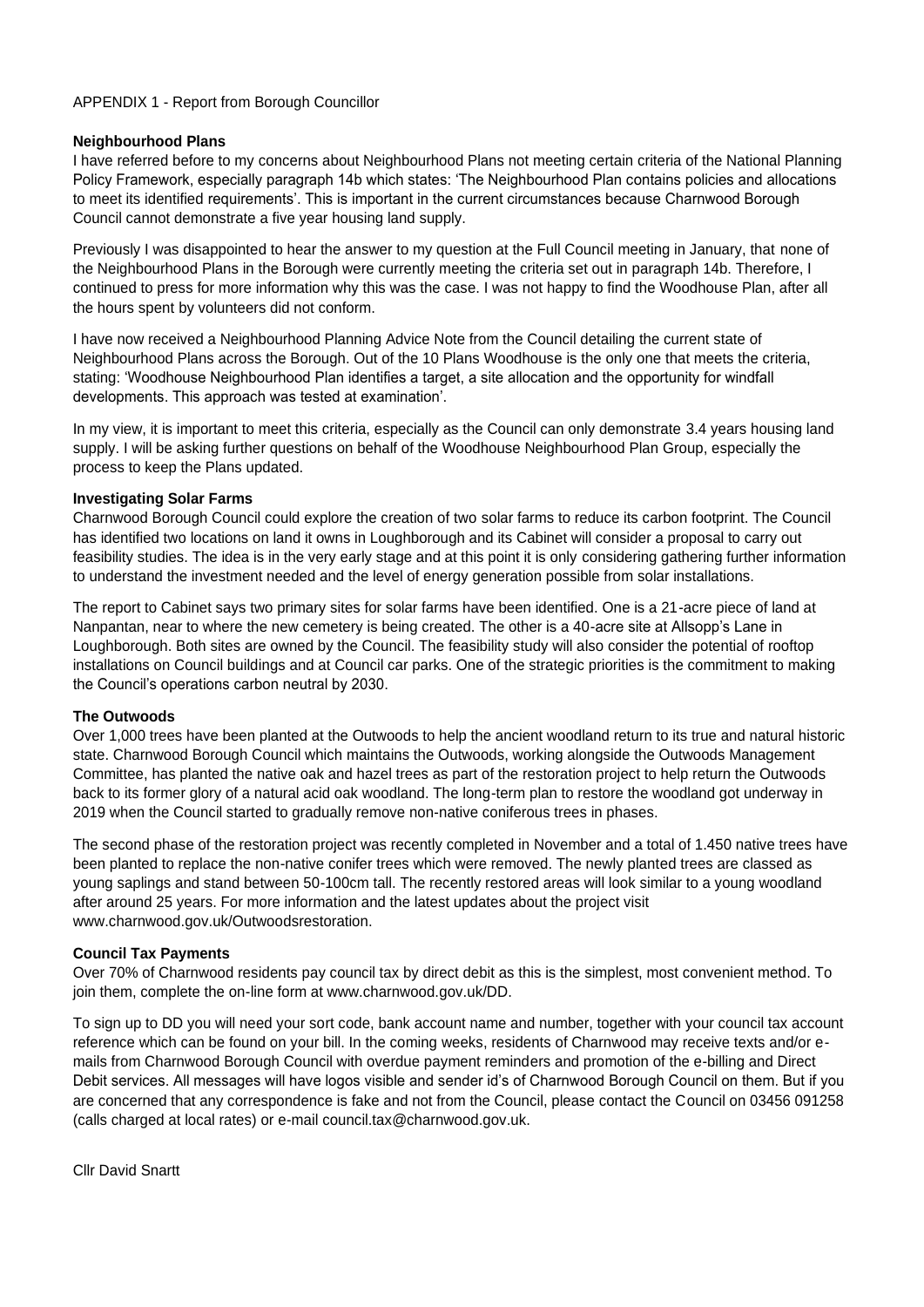# APPENDIX 2 - Report from County Councillor

County Council Report – March 2022

## **Ukraine**

The County Council Leader and I issued a joint letter condemning the Russian invasion of Ukraine.

The letter was sent to Leicestershire members of parliament, district and borough leaders, and parish councils raising concerns about the humanitarian crisis unfolding in Ukraine.

In the letter, also sent to Leicestershire's police and crime commissioner Rupert Matthews and chief constable Simon Cole, they urge people to be ready to help refugees who may end up in the county seeking refuge.

The Leader has also asked view of contracts, spending and pension fund investments as he looks to sever all the authority's ties with Russian firms. So far the review has identified that the council has no contracts with Russian firms but around £10 million of its pension pot (0.15%) of the total fund is invested with Russian companies.

### **Ofsted**

Ofsted Inspectors have set out the positive progress made by social workers and senior leaders responsible for supporting vulnerable children and young people in need of help and protection in Leicestershire.

Ofsted published the findings of a focused visit inspection of Leicestershire County Council's children's social services on 2nd March 2022. The visit, in January, was Ofsted's first since a full inspection in 2019 which found that leadership and services for children in care and care leavers were good.

During the latest Ofsted visit, officials examined performance data, quality assurance work, key polices and strategic documents and, most importantly, the quality of social work practice with children and their families.

## **Secondary School Places**

Over 90% of secondary school applicants across the county have secured a place at one of their preferred schools. Figures released on 1st March show that a total of 7,918 applications were received, an increase of over 400 students from 2021. A total of 92.8% now have a place at one of their top-three choices.

Nearly 7,000 students have been offered their first-choice option. This equates to 84.7% off all applicants, while 6.5% secured their second choice and 1.6% their third choice.

Not every student has secured one of their preferred choices and those in need of advice should get in touch with the School Admissions Service as soon as possible to discuss the options available to them, including the appeal process. To find out more, or to contact the service, visit www.leicestershire.gov.uk/admissions

# **Work & Skills Leicestershire**

This scheme is open to anyone who is seeking employment or training. Work & Skills has already helped over 300 people since its launch last June and is now expanding and holding sessions in Measham and Anstey.

Weekly pop-up sessions are being held from 10am until 12pm at:

Measham's community-managed library - on 3rd and 10th March

Anstey's community-managed library - on 31st March, and 7th, 14th and 21st April.

Work & Skills Leicestershire also runs at four other main centres:

- $\Box$ Loughborough Library on Tuesdays 10am until 12 noon
- $\Box$ Hinckley Library on Fridays between 10am and 12 noon
- $\Box$ Wigston Library on Wednesday from 10am until 12 noon
- Coalville Library on Wednesday from 2pm and 4pm on.  $\Box$

Everyone who signs up to Work & Skills Leicestershire is offered one to one support and the opportunity to have a tailored work plan drawn up for them. Help is given with CV and letter writing skills, job searches, interview techniques and much more. To find out more, drop into one of the hubs, call 0800 988 0308 or visit www.leicestershire.gov.uk/work-and-skills